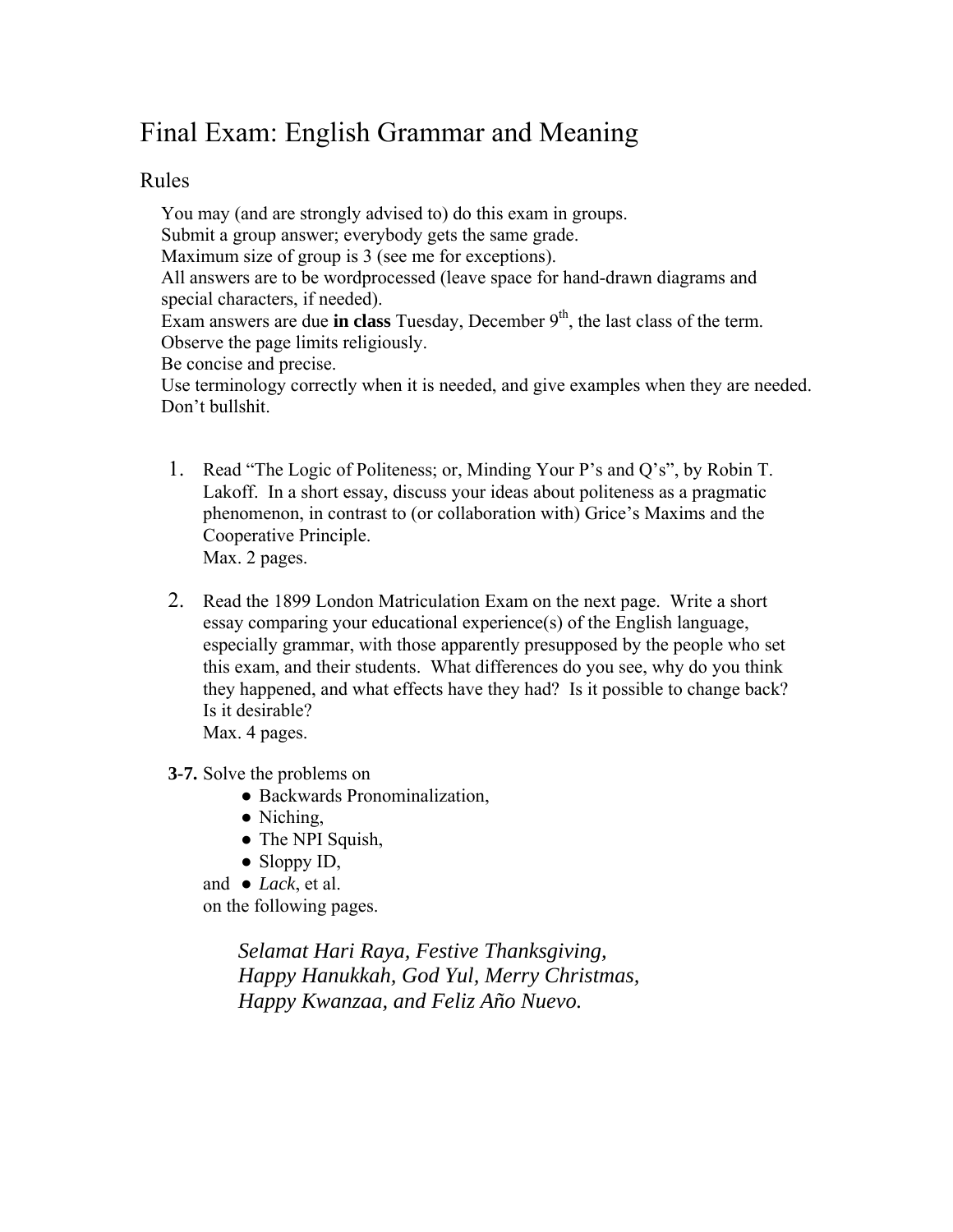The English language paper which was set as part of the London Matriculation examination for senior pupils in June 1899. (from *The Cambridge Encyclopedia of the English Language*, p.192)

N.B. CANDIDATES MUST NOT BREAK UP THEIR ANSWERS INTO SCATTERED PIECES. GREAT IMPORTANCE WILL BE ATTACHED TO CLEARNESS AND ACCURACY OF EXPRESSION AND STYLE.

## I. – LANGUAGE

(Not more than seven of these ten questions are to be attempted)

- 1. Explain carefully what is meant by the term "grammar." Give the chief divisions of "grammar," with definitions and examples.
- 2. Comment on the following statements:
	- a) "To reform Modern English spelling would be to destroy the life-history of many of our words."
	- b) "The spelling of Modern English is little better than a chaos."
- 3. At what periods, and under what conditions, have Latin words been introduced into English directly or indirectly? Give examples.
- 4. Derive and explain: *Matriculate, parliament, isle, alderman, mayor, cricket*; and mention some derivatives from and some cognates with these words.
- 5. What is meant by "relative pronouns"? Differentiate the uses of the relative pronouns in Modern English, giving instances of each.
- 6. Write notes on the following words: *worse, nearer, but, it, songstress, riches, alms, ye, first, Wednesday.*
- 7. Classify adverbs, according to their origin and formation, with examples.
- 8. How are (i) infinitives, and (ii) participles distinguished from other parts of verbs? Write down and discuss six sentences illustrating the various uses of (i) the Infinitive and (ii) the Present Participle.
- 9. What is meant by "defective verbs"? Discuss the conjugation of any three.
- 10. "To make a revolution every day is the nature of the sun, because of that necessary course which God hath ordained it, from which it cannot swerve but by a faculty from that voice which first did give it motion."
	- (i) analyse this sentence;
	- (ii) underline the words of Latin origin.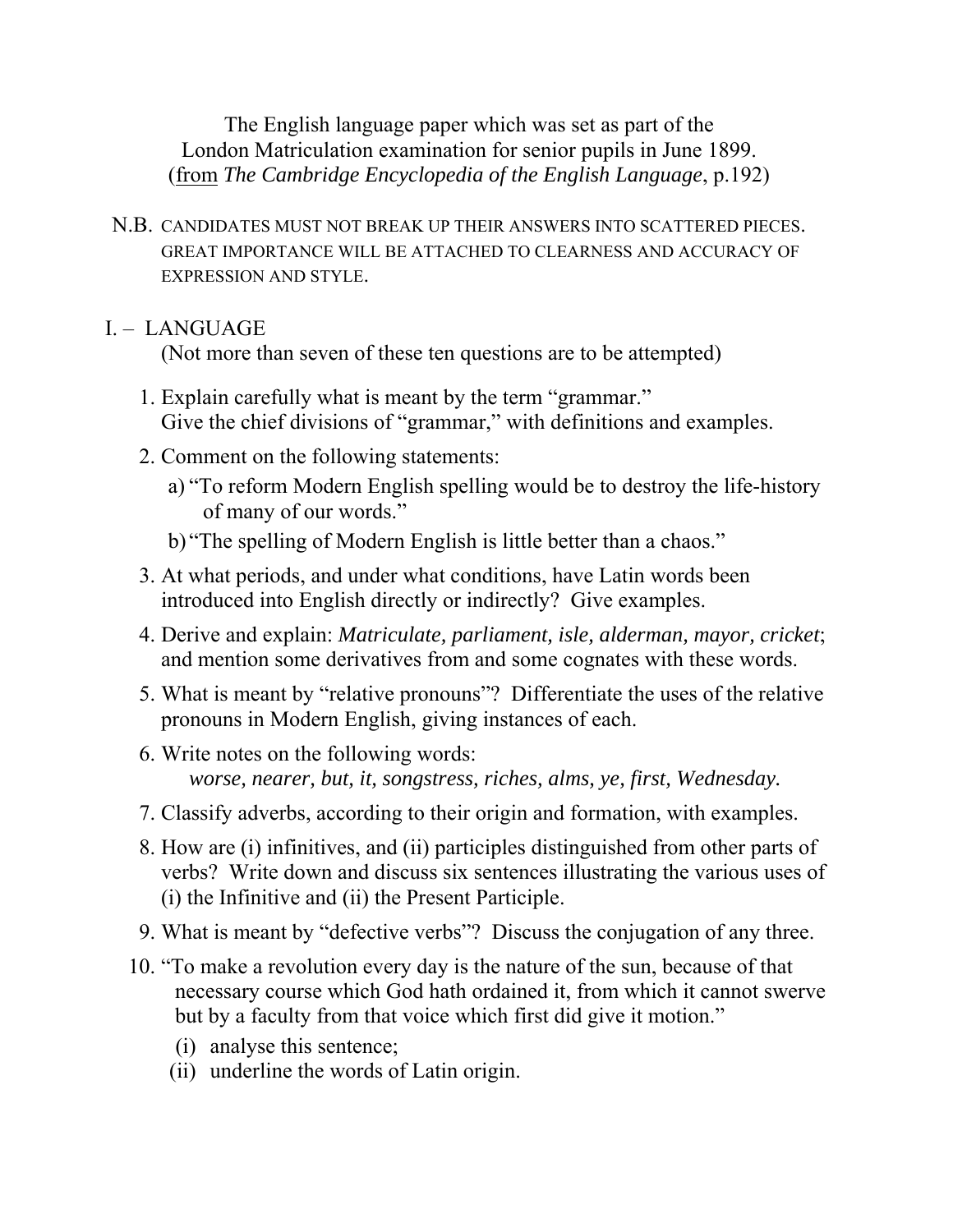3.

Personal pronouns like *he, she, him*, etc. are said to be *coreferential* to some noun in the discourse. This noun is called the *antecedent* of the pronoun, from a Latin word that means *to go before*, since normally the antecedent precedes the pronoun if it occurs in the same sentence with it. In the first sentence below, *Bill* and *he* can refer to the same person (this is symbolized by the subscript index *i*), while in the second sentence, they can't:

 *Billi told me hei was thinking of dropping the course. \*Hei told me Billi was thinking of dropping the course* 

However, in certain circumstances, it **is** possible for a pronoun to precede its antecedent in the same sentence:

 *After Billi took the first exam hei dropped the course. After hei took the first exam Billi dropped the course. Billi dropped the course after hei took the first exam. \* Hei dropped the course after Billi took the first exam.* 

What are those circumstances?

Give lots of other examples to demonstrate that your generalization is correct.

Maximum 1 page.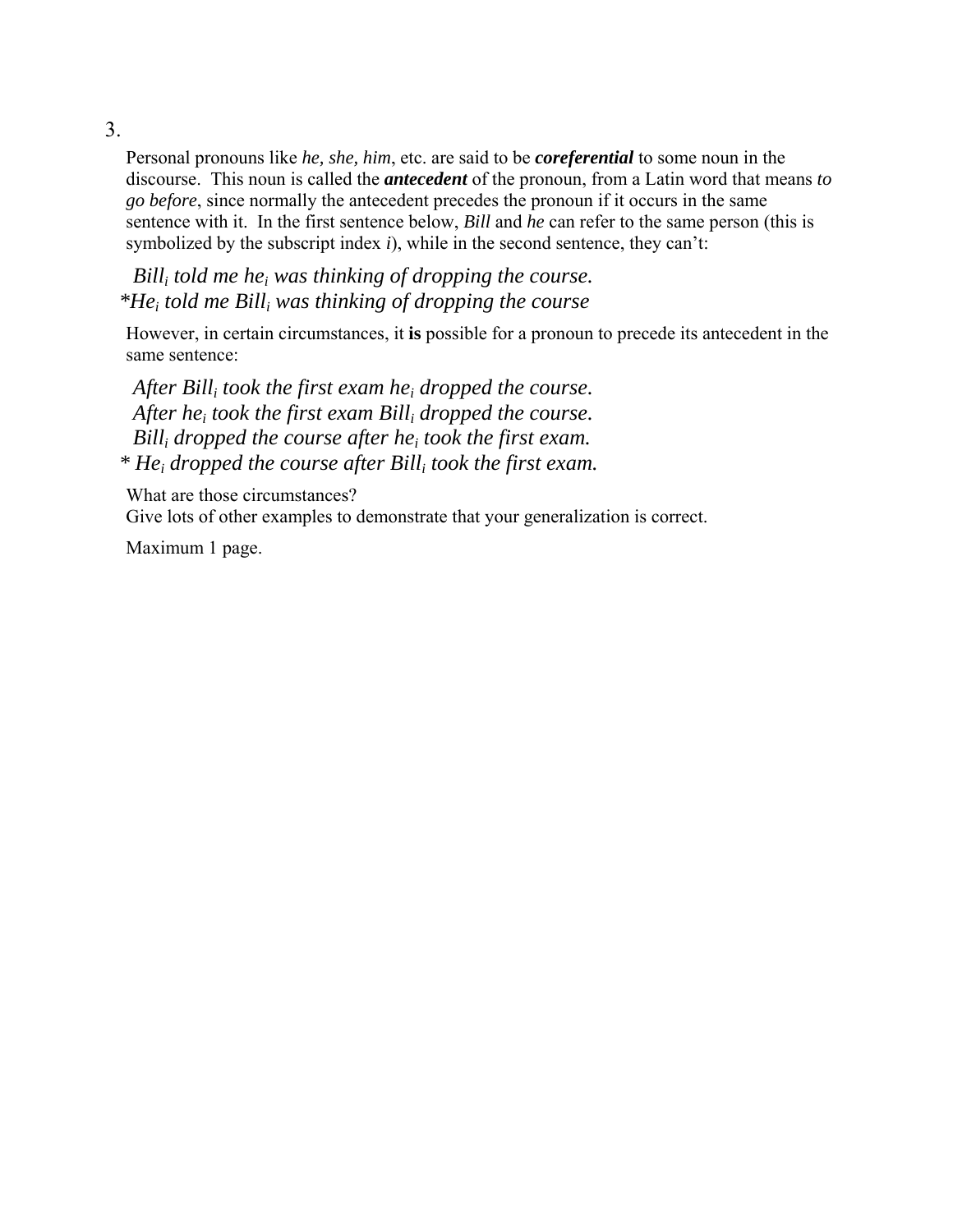4.

•<sub>1</sub> *The* •<sub>2</sub> *old* •<sub>3</sub> *man* •<sub>4</sub> *has* •<sub>5</sub> *been* •<sub>6</sub> *brushing* •<sub>7</sub> *his* •<sub>8</sub> *teeth* •<sub>9</sub>*.* 

The numbered '•' symbols in the sentence above indicate 'niches' in a sentence where something might be added. In particular, adverbs, prepositional phrases, adverbial noun phrases, and subordinate clauses can occupy several different niches:

 *The old man has been brushing his teeth carefully. ?The old man has been brushing carefully his teeth. The old man has been carefully brushing his teeth. The old man has carefully been brushing his teeth. ?The old man carefully has been brushing his teeth. Carefully, the old man has been brushing his teeth. The old man has been brushing his teeth with care. The old man has been brushing his teeth every day. The old man has been brushing his teeth since I arrived.*

**...** but not **all** niches:

*\*The old man has been since I arrived brushing his teeth. \*The old man has with care been brushing his teeth.* 

Some of these niches seem **much** worse than others for adverbials:

*\*\*The old carefully man has been brushing his teeth. \*\*The old man has been brushing his carefully teeth.* 

Using these and other sentences as data, find what the constraints are on niching two different kinds of adverbial constituents:

1. Prepositional phrases: *on Wednesday(s), with care, for a long time, in that way*, etc.

2. Noun phrases used as adverbs: *every day, Wednesday(s), that way*, etc.

You will find that some niches are just fine, others are maybe a little worse, others still are ungrammatical, and some are spectacularly bad.

What's wrong with the niches that are **really** bad? There's a simple answer that can be stated simply. Do so.

State where in a sentence an adverbial of each kind may occur, in terms of the structure of the sentence (since sentences vary in length, numbers obviously won't work for this purpose).

Give **lots** of examples – you need ungrammatical examples for any restrictions that you claim exist for a given class. Is there any conclusion that one might draw from the pattern you've found that could explain it?

Maximum 2 pages.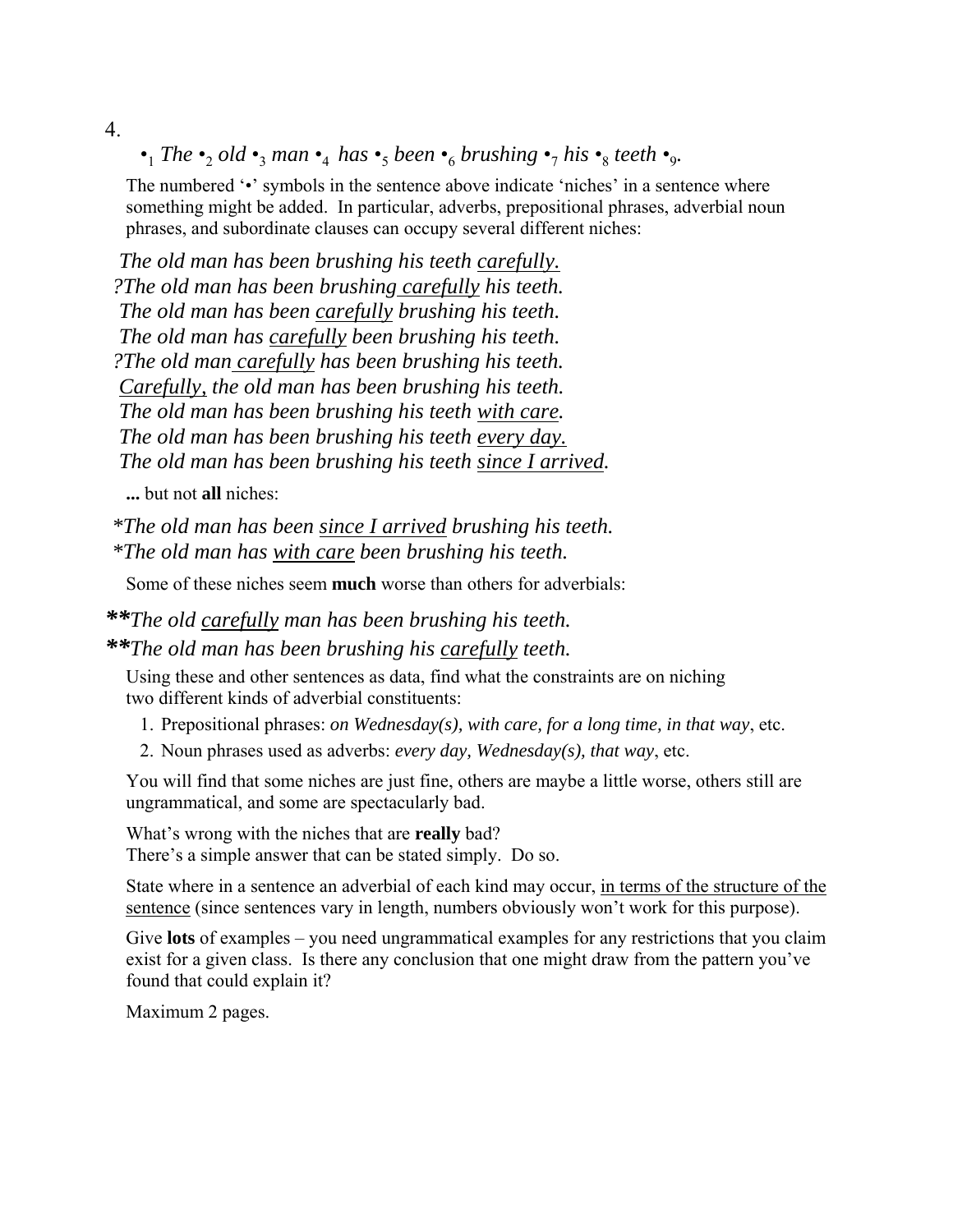- 5. Below are 42 sentences constructed using the 6 negative triggers *whether, would rather*, *seldom, not, too,* and *only,* and the 7 negative polarity items *any more, ever, in weeks, take long, at all, yet,* and *until* (w/ punctual verb). Not all are grammatical; is there any pattern? HINT: Try using a 6-by-7 grid. Maximum 1 page.
- 1) *He's seldom ever eaten a mango.*
- 2) *\* He would rather listen to Bach than The Beatles any more.*
- 3) *\* Only Bill thinks it'll take long.*
- 4) *He hasn't slept at all.*
- 5) *\* We want to find out whether they arrived until noon.*
- 6) *\* He'd rather watch TV than finish it yet.*
- 7) *?He's seldom been here in weeks.*
- 8) *He's been too nervous to sleep at all.*
- 9) *He has not ever eaten a mango.*
- 10) *He seldom sleeps during the day at all.*
- 11) Only Bill has ever eaten a mango.
- 12) *We have to find out whether they've finished yet.*
- 13) *? He would rather pace the room than sleep at all.*
- 14) *It seldom takes long.*
- 15) *They didn't arrive until noon.*
- 16) *I need to know whether he has slept at all.*
- 17) *\* Only Bill arrived until noon.*
- 18) *Tell me whether he's ever eaten a mango.*
- 19) *? Only Bill got to sleep at all.*
- 20) *Bill doesn't buy his suits there any more.*
- 21) *\* Only Bill has been home in weeks.*
- 22) *They haven't finished the paper yet.*
- 23) *\* He's been too angry to see her in weeks.*
- 24) *He would rather go hungry than ever eat a mango.*
- 25) *He is seldom finished yet at this time of day.*
- 26) *He's too picky to ever eat a mango.*
- 27) *\* They would rather be late than arrive until noon.*
- 28) *He's too lazy to have finished yet.*
- 29) *He hasn't been home in weeks.*
- 30) *\* We have to find out whether he's been home in weeks.*
- 31) *? Only Bill has finished yet.*
- 32) *He seldom buys his suits here any more.*
- 33) *He's too poor to buy his suits there any more.*
- 34) *We have to find out whether he buy his suits there any more.*
- 35) *? Only Bill buys his suits there any more.*
- 36) *This procedure won't take long to do.*
- 37) *It's too simple to take long.*
- 38) *We need to know whether it will take long.*
- 39) *\* He would rather forget about it than take long.*
- 40) *He seldom arrives until noon.*
- 41) *? He's too slow to arrive until noon.*
- 42) *\* She would rather flunk than study in weeks.*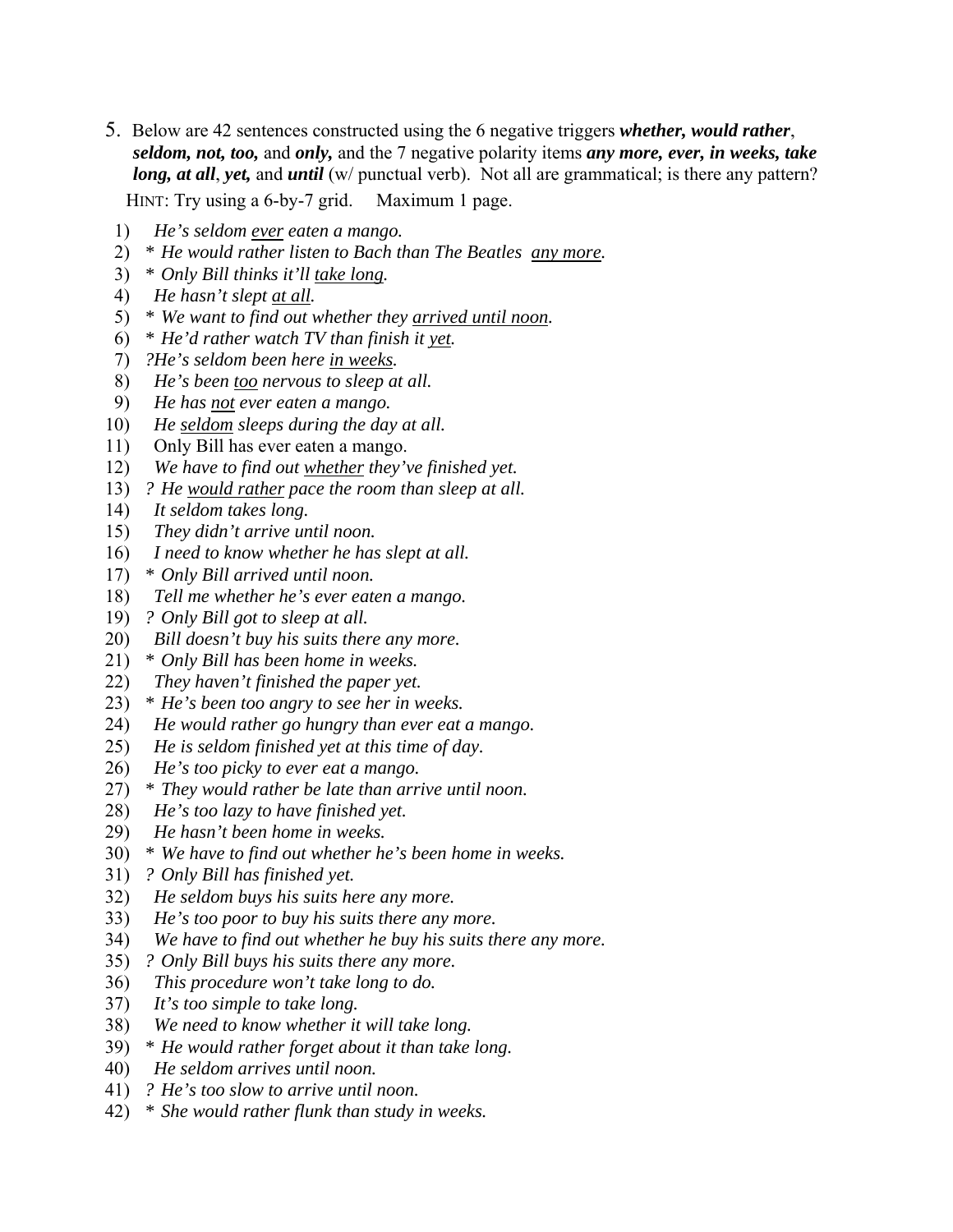6.

A. Conjoined clauses that differ only in their subjects can be reduced by a rule called *So/Neither*-Tag Formation:

*Bill passed the test and Mike passed the test.*  $\rightarrow$  *Bill passed the test and so did Mike.* 

*Bill passed the test and Mike passed the test the next day.*  $\rightarrow$  *Bill passed the test and so did Mike the next day.* 

*Bill passed the test and the next day Mike passed the test.*  $\rightarrow$  *Bill passed the test and the next day so did Mike.* 

*Bill is sick and Mike is sick.*  $\rightarrow$  *Bill is sick and so is Mike.* 

*Bill can do 100 pushups and Mike can do 100 pushups. → Bill can do 100 pushups and so can Mike.* 

*Bill has seen the news and Mike has seen the news.*  $\rightarrow$  *Bill has seen the news and so has Mike.* 

*Bill hasn't seen the news and Mike hasn't seen the news.*  $\rightarrow$  *Bill hasn't seen the news and neither has Mike.* 

 Describe how the rule operates. Give other examples to demonstrate that your description is correct.

HINT: Review Tag-Question Formation and its step-by-step description.

Maximum 1 page.

B. *So/Neither*-Tag Formation can occasionally produce some ambiguity about what the reduced clause means:

 *Bill called his mother and so did Mary. Bill kissed his wife and so did Mary. Bill called his mother and so did Mike. Bill kissed his wife and so did Mike. Bill broke his arm and so did Mary. Bill broke his arm and so did Mike. Bill painted a picture of himself and so did Mary. Bill painted a picture of himself and so did Mike.* 

 Discuss this phenomenon (which is known as 'Sloppy ID'), explaining exactly what the ambiguities are and why they arise. Give other examples of the same phenomenon.

Maximum 1 page.